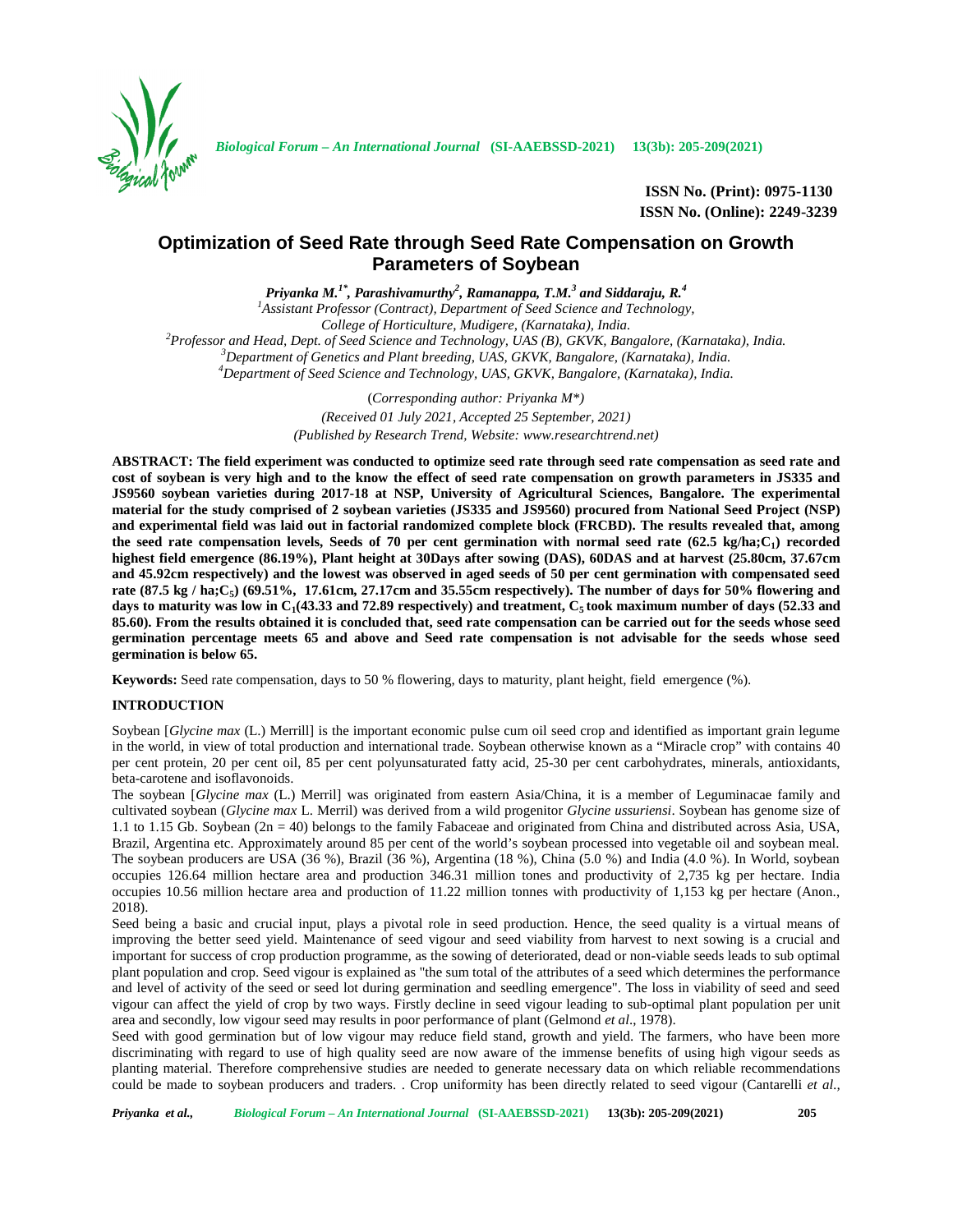2015) Therefore seed vigour is an important attribute for a seed quality to be considered, since the vigourous seeds will produce uniform and vigourous seedlings even under sub-optimal field conditions which ultimately give higher yield (Delouche and Baskin 1973). Since the minimum price and seed rate of soybean is high, seed rate compensation is an option. Seed rate compensation can be defined; as the germination reduces it would be compensated by increased seed rate.

Since the seed rate of soybean is high and it loses its viability and vigour at faster rate due to its delicate seed coat, seed rate compensation is an method for the farmers to use the saved seeds for sowing to compensate the germination and yield as well. Seed with good germination but of low vigour may reduce field stand, growth and yield which could be overcome by seed rate compensation. But proper adjustment in seed rate may be essential. So, the famers who have been discriminating withregard to use of high quality seed are now becoming more aware of the immense benefits of using high vigour seeds as planting material.

# **MATERIALS AND METHODS**

The field experiment was conducted to optimize seed rate through seed rate compensation on growth, seed yield and quality in JS-335 and JS-9560 soybean varieties during 2017-18 at NSP, University of Agricultural Sciences, Bengaluru. The material for the study comprised of 2 soybean varieties (JS335 and JS9560) procured from NSP. The soybean varieties were sown in randomized complete factorial design during 2017-18 Kharif seasons. Each variety was sown in a single row of 3 meters length with a row spacing of 0.45 m and 0.2 m between plantswithin a row.

The experiment comprised 2 factors,

Factor-1: Varieties (V),  $V_1$ - JS335 and  $V_2$ - JS 9560

Factor-2: Seed rate compensation (C)

 $C_1$ : Seeds of 70 per cent germination with normal seed rate (62.5 kg/ha)

 $C_2$ : Aged seeds of 65 per cent germination with compensated seed rate (67.3 kg/ha)

C<sup>3</sup> : Aged seeds of 60 per cent germination with compensated seed rate (72.9 kg/ ha)

C<sup>4</sup> : Aged seeds of 55 per cent germination with compensated seed rate (79.5 kg/ ha)

C<sup>5</sup> : Aged seeds of 50 per cent germination with compensated seed rate (87.5 kg/ha)

**(a) Field emergence (%).** The number of normal seedlings emerged three centimeters above the soil surface on 15th day after sowing were counted and expressed as field emergence in percentage.

It is calculated by formula,

$$
Field emergence (%) = \frac{Number of seedlings emerged}{Total number of seeds used} \times 100
$$

**(b) Plant height (cm).** The mean heights of five randomly selected plants were recorded from base to plant tip on  $30<sup>th</sup>$  and  $60<sup>th</sup>$ day after sowing and at the time of harvest and expressed in centimeters.

**(c) Days to 50% flowering.** The number of days taken by 50 per cent of plants in each treatment plot for flowering from the date of sowing was counted and expressed as number of days to 50 per cent flowering.

**(d) Days to maturity.** The number of days taken for maturity was recorded from each treatment of five randomly selected and tagged plants.

The observations on field emergence, plant height at 30 DAS, 60 DAS and at harvest, days to 50 % emergence and days to maturity were recorded.

#### **RESULTS AND DISCUSSION**

**(a) Field emergence (%).** The field emergence differed significantly among the seed rate compensation and varieties. Among the varieties, the highest (80.51 %) field emergence was observed in  $V_1$ : JS -335 and the lowest was seen in  $V_2$ : JS - 9560 (76.26%). Among the seed Rate compensation, the highest field emergence was observed in seeds of 70 per cent germination with normal seed rate, 62.5 kg/ha ( $C_1$ : 86.19 %) and the lowest was seen in aged seeds of 50 per cent germination with compensated seed rate ,87.5 kg / ha (C<sub>5</sub>: 69.51 %). Among the interaction  $V_1C_1$  (89.22 %) recorded maximum field emergence followed by  $V_2C_1$  (83.17 %) and the lowest field emergence was observed in  $V_2C_5$  (69.00 %) followed by  $V_1C_5$  (70.02 %) are presented in table 1.

The reduction in the field emergence might be due to age of seeds and invasion of storage fungi which resulted in the leakage of sugars and amino acids from slow germinating seeds. The results are similar with the findings of Kurdikeri (1992); Thimmanna (1994) observed that reduced the field emergence with increase in duration of ageing in maize and soybean respectively.

**(b) Plant height (cm).** The results of plant height at 30 DAS as influenced by the seed rate compensation on soybean varieties (JS - 335 and JS - 9560) are presented in Table 1 and Fig 1.

Among the varieties,  $V_2$ : JS - 9560 (23.36 cm) recorded the highest plant height at 30 DAS and the lowest was observed in  $V_1$ : JS - 335 (20.73 cm). Among the seed rate compensation, seeds of 70 per cent germination with normal seed rate, 62.5 kg/ha ( $C_1$ : 25.80cm) recorded the highest plant height (cm) and the lowest was observed in aged seeds of 50 per cent germination with compensated seed rate, 87.5 kg/ha ( $C_5$ : 17.61 cm) at 30 DAS. Among the interaction,  $V_2C_1$  recorded the highest (27.60 cm) and  $V_1C_5$  (15.63 cm) recorded the lowest plant height at 30 DAS.

The plant height (cm) at 60 DAS differed significantly among the seed rate compensation and varieties. Among the varieties and seed rate compensation,  $V_1$ : JS - 335 (34.29 cm) and seeds of 70 per cent germination with normal seed rate, 62.5 kg/ha ( $C_1$ : 37.67 cm) recorded the highest plant height at 60 DAS, the lowest plant height was recorded in  $V_2$ : JS - 9560 (30.16 cm) and in aged seeds of 50 per cent germination with compensated seed rate  $(87.5 \text{ kg/ha}, C_5: 27.17 \text{ cm})$ . Among the interaction,  $V_1C_1$ recorded the highest plant height at 60 DAS (39.67 cm) followed by  $V_1C_2$  and  $V_2C_1$  (36.70 cm and 35.67 cm) and the lowest plant height at 60 DAS was observed in  $V_2C_5$  (24.67 cm) followed by  $V_2C_4$  (28.09 cm) and depicted in Plate 1.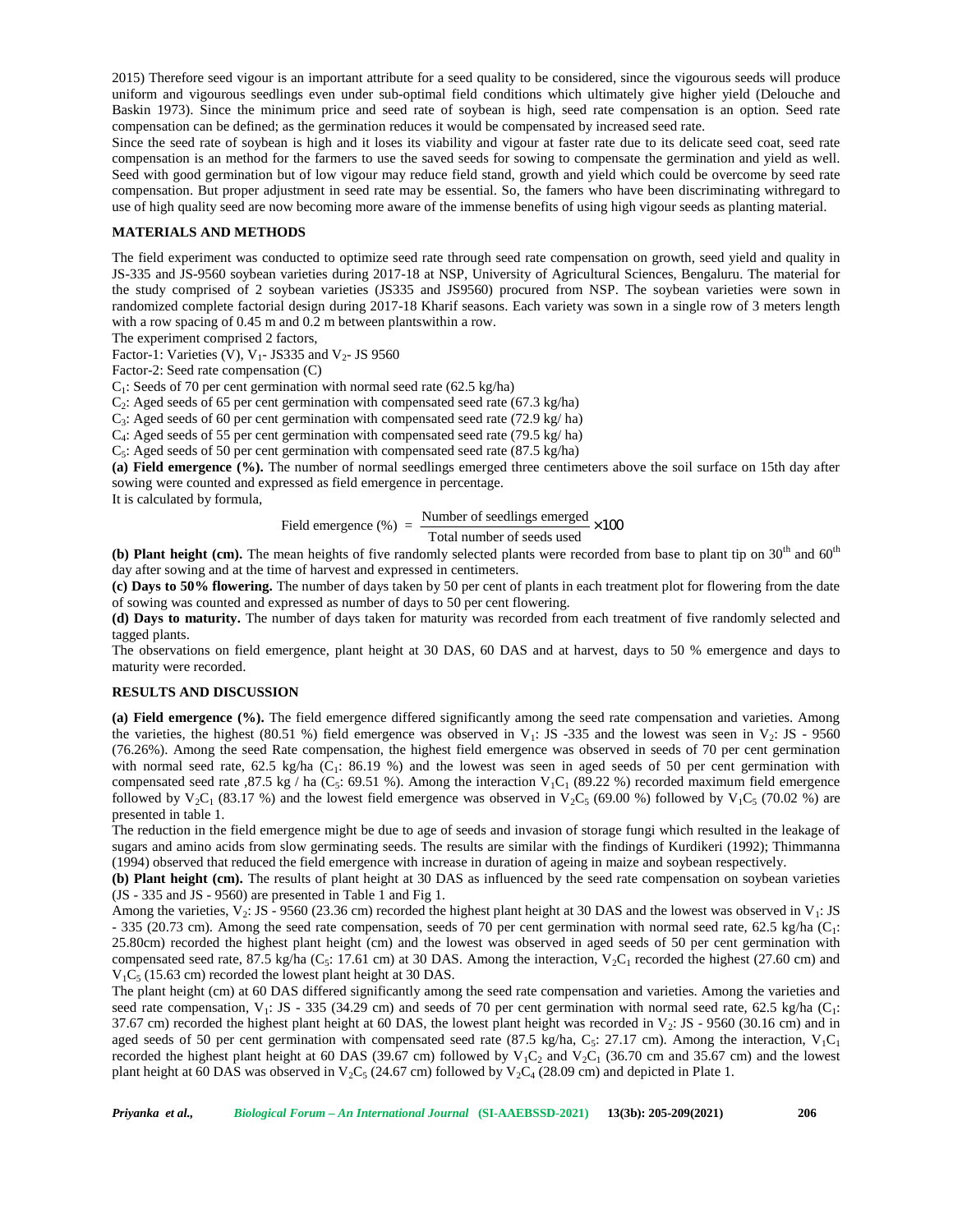

**Plate 1: Plant height at 60 DAS in JS-335 and JS-9560.**

The plant height (cm) at harvest differed significantly among the seed rate compensation levels and varieties. Among the varieties JS - 335 recorded the highest plant height at harvest (43.11cm) and the lowest (39.70 cm) was observed in JS – 9560. Among the seed rate compensation C1 recorded the highest plant height at harvest (43.11cm) and the lowest was seen in aged seeds of 50 per cent germination with compensated seed rate, 87.5 kg/ha (C5: 35.55 cm). Among the interaction,  $V_1C_1$  recorded the highest plant height at harvest (47.48 cm) followed by  $V_2C_1$  and  $V_1C_2$  (44.37cm and 44.00 cm) and the lowest plant height at harvest was observed in  $V_2C_5$  (32.29 cm) followed by  $V_1C_5$  (38.81cm) and are presented in Table 2 and Fig. 1.

Reduction in the plant height might be due to less supply of nutrients by the mother plant of less vigour seeds which fails to nourish the growing plants compare to high vigour seeds (Thimmanna, 1994; Venkatesh, 1990)

**(c) Days to 50% flowering (Days).** Among the varieties, JS - 335 recorded less days to 50 per cent flowering (46.2) and the maximum number of days for 50 per cent flowering was observed in JS - 9560 (50.2). Among the seed rate compensation levels, Seeds of 70 per cent germination with normal seed rate; 62.5 kg/ha recorded least (43.33) number of days for 50 per cent flowering and the maximum number of days for 50 per cent flowering was observed in aged seeds of 50 per cent germination with compensated seed rate,  $87.5 \text{ kg/ha}$  (C<sub>5</sub> -52.33).

| <b>Treatments</b>                                                                                 | <b>Field emergence</b><br>(%) | Plant height (cm) |               |
|---------------------------------------------------------------------------------------------------|-------------------------------|-------------------|---------------|
|                                                                                                   |                               | <b>30 DAS</b>     | <b>60 DAS</b> |
| Varieties (V)                                                                                     |                               |                   |               |
| $V1 - JS - 335$                                                                                   | 80.51                         | 20.73             | 34.29         |
| $V2 - JS - 9560$                                                                                  | 76.26                         | 23.36             | 30.16         |
| $S.Em \pm$                                                                                        | 1.12                          | 0.68              | 1.08          |
| C.D. $(P = 0.05)$                                                                                 | 3.35                          | 2.04              | 3.23          |
| Seed Rate Compensation (C)                                                                        |                               |                   |               |
| $C_1$ -Seeds of 70 per cent germination with normal seed rate (62.5 kg/ha)                        | 86.19                         | 25.80             | 37.67         |
| $C_2$ -Aged seeds of 65 per cent germination with compensated seed rate<br>$(67.3 \text{ kg/ha})$ | 84.60                         | 24.67             | 34.72         |
| $C_3$ -Aged seeds of 60 per cent germination with compensated seed rate (72.9)<br>$k\varrho/ha$   | 77.50                         | 22.13             | 31.73         |
| $C_4$ -Aged seeds of 55 per cent germination with compensated seed rate (79.5)<br>kg/ha)          | 74.11                         | 20.00             | 29.84         |
| $C_5$ -Aged seeds of 50 per cent germination with compensated seed rate (87.5)<br>kg/ha)          | 69.51                         | 17.61             | 27.17         |
| $S.Em \pm$                                                                                        | 1.77                          | 1.08              | 1.71          |
| C.D. $(P = 0.05)$                                                                                 | 5.30                          | 3.23              | 5.11          |
| Interaction ( $V \times C$ )                                                                      |                               |                   |               |
| $V_1C_1$                                                                                          | 89.22                         | 24.00             | 39.67         |
| $\overline{V}_1 C_2$                                                                              | 87.87                         | 23.18             | 36.70         |
| $V_1C_3$                                                                                          | 79.67                         | 21.48             | 33.83         |
| $V_1C_4$                                                                                          | 75.78                         | 19.33             | 31.59         |
| $V_1C_5$                                                                                          | 70.02                         | 15.63             | 29.67         |
| $V_2C_1$                                                                                          | 83.17                         | 27.60             | 35.67         |
| $V_2C_2$                                                                                          | 81.33                         | 26.16             | 32.74         |
| $V_2C_3$                                                                                          | 75.33                         | 22.77             | 29.63         |
| $V_2C_4$                                                                                          | 72.44                         | 20.67             | 28.09         |
| $V_2C_5$                                                                                          | 69.00                         | 19.59             | 24.67         |
| S.Em $\pm$                                                                                        | 2.51                          | 1.53              | 2.42          |
| C.D. $(P = 0.05)$                                                                                 | 7.49                          | 4.56              | 7.22          |
| $\overline{\mathrm{CV}\left(\% \right)}$                                                          | 7.77                          | 12.02             | 13.01         |

**Table 1: Effect of seed rate compensation on field emergence (%), plant height at 30 DAS, 60 DAS and after harvest.**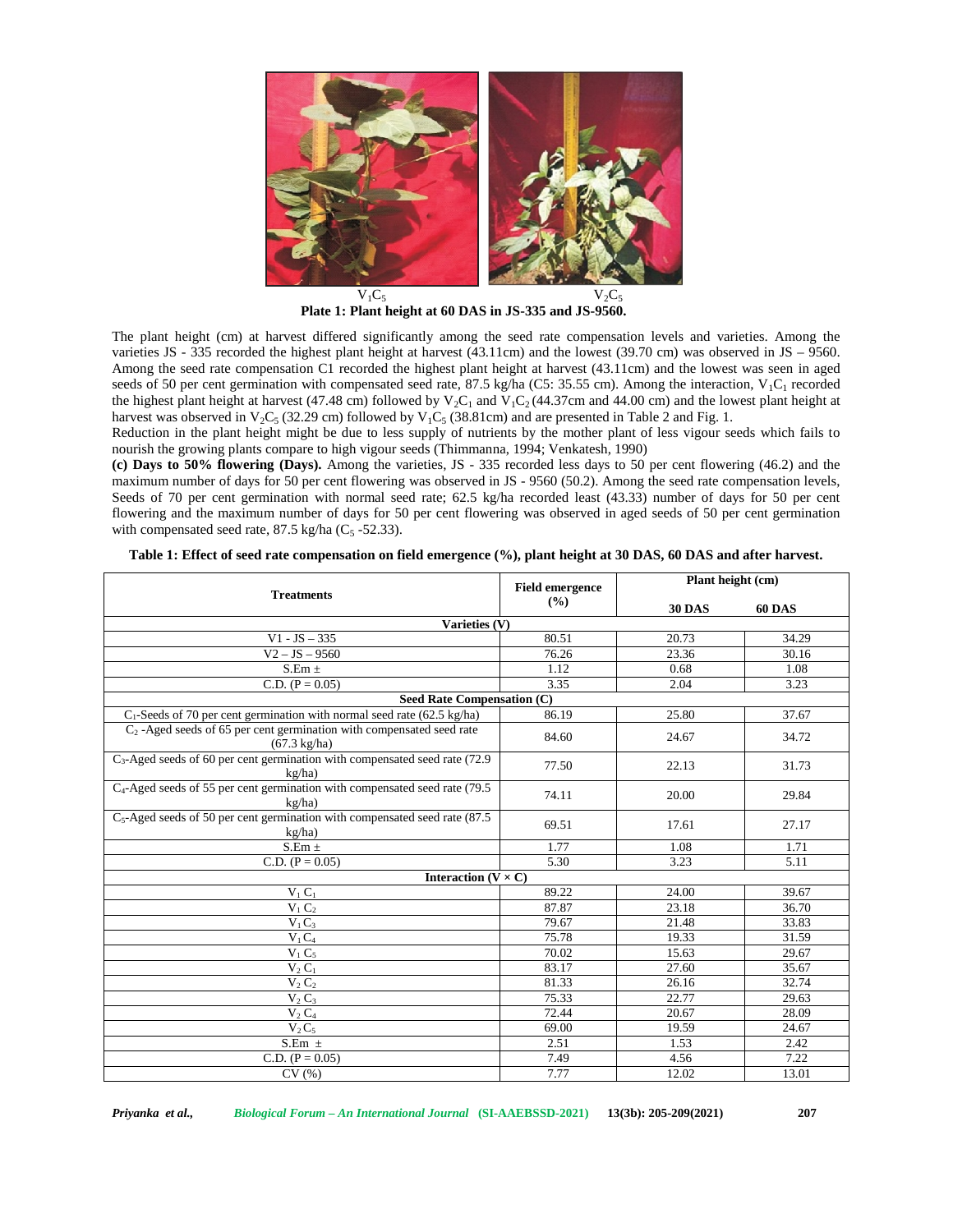

**Fig. 1.** Influence of seed rate compensation on plant height (cm) 30, 60 DAS and at harvest in soybean varieties

Among the interaction of seed rate compensation and varieties,  $V_1C_1$  took 42.00 days for 50 per cent flowering followed by  $V_1C_2$ and  $V_2C_1$  took 44.67 days for 50 per cent flowering respectively. The maximum days for 50 per cent flowering taken by  $V_2C_5$  $(54.67)$  followed by  $V_2C_4$  (53.00) and presented in Table 2 and Fig. 2. **Fig. 1.** Influence of seed rate compensation on plant height (cm) 30, 60 DAS and at harvest in soyl varieties ong the interaction of seed rate compensation and varieties,  $V_1C_1$  took 42.00 days for 50 per cent flowerin

**(d) Days to maturity (Days).** Days to maturity among the seed rate compensation and varieties differed significantly and presented in table 2. Among the seed rate compensation,  $C_1$  took less number of days for maturity (72.89) and more number of days for maturity was observed in  $C_5$  (85.60). Among the varieties, JS -335 recorded less number of days to maturity (76.24) and the maximum was observed in JS - 9560 (82.62). The interaction of seed rate compensation and varieties  $V_1C_1$  recorded less number of days for maturity (71.11) followed by  $V_1C_2$  (72.67). The maximum number of days for maturity was observed by  $V_2C_5$  (87.78) followed by  $V_2C_4$  (86.00) depicted in Fig. 2 and Table 2. (d) Days to maturity (Days). Days to maturity among the seed rate compensation and varieties differed significantly and presented in table 2. Among the seed rate compensation, C<sub>1</sub> took less number of days for maturity (7

The number of days to 50 % flowering and days to maturity was more in less vigour seeds might be due to insufficient vegetative The number of days to 50 % flowering and days to maturity was more in less vigour seeds might be due to insufficient vegetative<br>growth of plants raised from aged seeds to put forth the plants into reproductive phases. The findings of Manjunath (1993) revealed that increased plant population as delayed flowering in compensated maize seed rate findings of Manjunath (1993) revealed that increased plant population as delayed flowering in compensated maize seed rate<br>intern it leads to reduction in the quality parameters could be due to loss of cell membrane integri amino acids and proteins. These results are in confirmatory with Thimmanna (1994) in soybean and Narayanaswamy and Krishnamurthy (1996) in field bean .

It is not advisable to compensate the seed rate of vigour levels whose germination falls to 60% and below. It is advisable to compensate the seed rate of vigour levels whose germination is 65% and above.



**Fig. 2.** Influence of seed rate compensation on days to 50 percent flowering and days to maturity in soybean varieties.

*Priyanka et al., Biological Forum – An International Journal* **(SI-AAEBSSD-2021) 13(3b): 205-209(2021) 208**